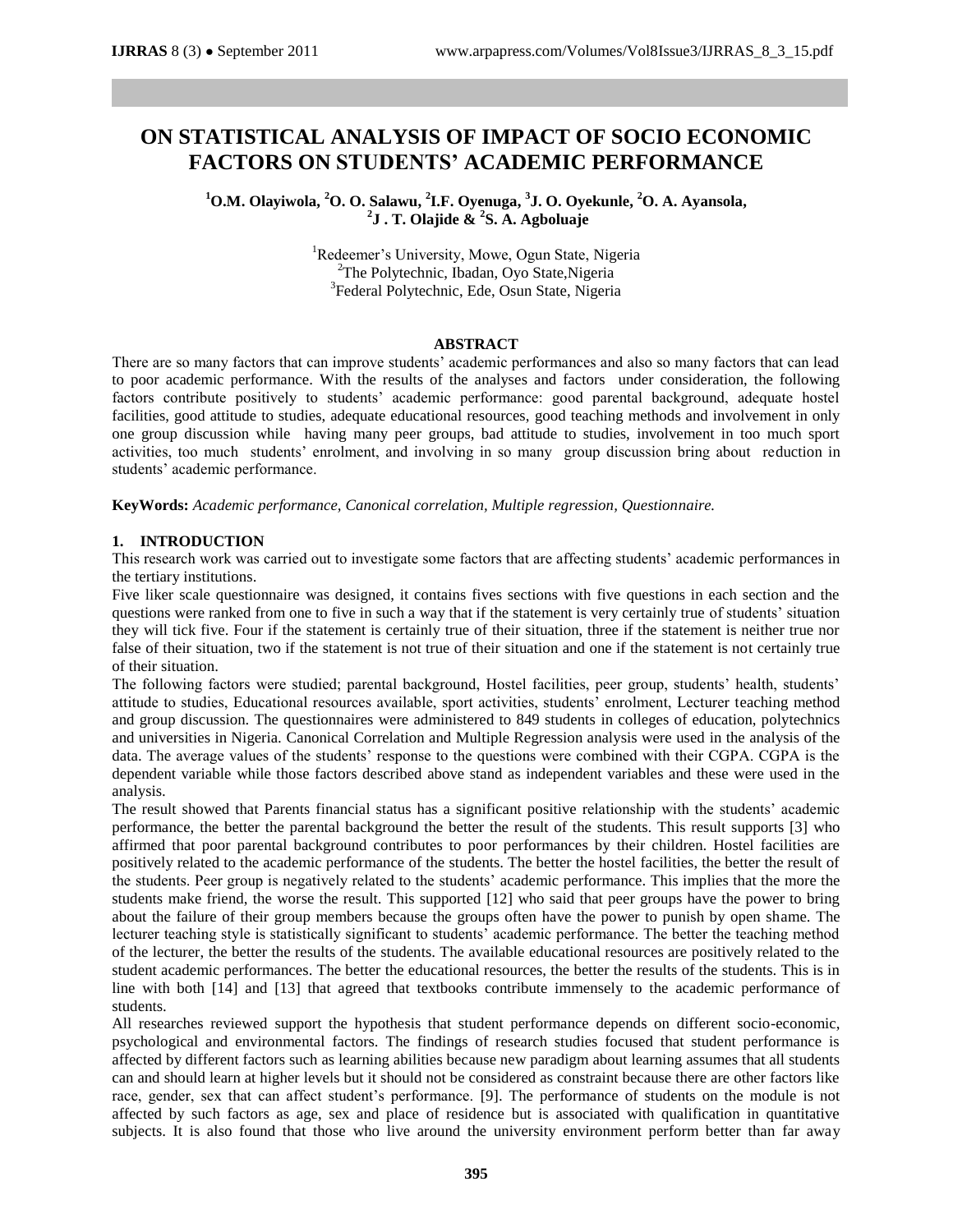#### students.

[16], further elaborated that student performance is very much dependent on SEB (socio economic back ground) as statistically significant differences, linked to their gender, grade level, school location, school type, student type and socio-economic background.

Research on improving the rather weak performance of students in University has been extensive in recent years. In a paper advocating reform, [5] noted that grades in economics classes are often lower than grades in other college departments. Further, women have consistently performed worse than men. Thus, a focal point for much of the research has been an attempt to explain the relatively low performance of woman in the principles of Economics courses, even after adjusting for mathematics background, ACT, and GPA, [1]; [4]; [5], [7], [8], [17].

[6] first noted that gender was not a significant factor in determining students' performance once student personality type was introduced. Using the Myers-Briggs Type Indicator to determine student and personal personality type and the courses grade to determine the student's mastery of the material, they found student gender to be insignificant. They also noted that matching student and personal personality types enhanced student performance. [6] and [18] concluded that certain broad personality types, introverts and thinkers, tend to perform better. However, [18] disagreed that student's personality match improved performance. Although, three of the four broad personality categories are distributed evenly between men and women, one is not; most women are 'feelers' sensitive, empathetic, and in search of harmony, while most men are 'thinkers' cool, analytical and logical, [15], [17].Given the gender-specific personality type, some argued that if matching personality types enhances learning, then women students would learn better. [4], [7], [10].

However, the reality is that economics remains a field dominated by men. In 2000, less than one-third of undergraduate degrees and doctorates in economics were awarded to women [4], while in 1994 only 11 percent of female economics professors were tenured associates [7]. [4] found that women tend to have low expectations about their ability to succeed in principles of economics courses, with a major factor being women's relatively low level of competency in mathmatics. In several studies [4], [1], [10] noted the importance of mathmatics skills in determining students' performance in economics.

Another area of concern in the economic education has been whether the traditionally large lecture classes for principles of economics provide a beneficial learning environment for the students. Research by [2] found a significant negative relationship between class size and student performance. They did not find gender to be significant.

Kirby [11] focused on student's impatience (his time-discount behavior) that influences his own academic performance.

## **2. METHODOLOGY**

Canonical correlation and multiple regression analysis were used for this research work. The students' CGPA were used as dependent variable and parental background, Hostel facilities, peer group, students' health, students' attitude to studies, Educational resources available, sport activities, students' enrolment, Lecturer teaching method and group discussion were used as independent variables.

#### **3. ANALYSIS AND RESULT**

From the result of correlation analysis in table 1, the following were obtained:

The result showed that Parental financial status has a significant positive relationship with the students' academic performance, the better the parental background is, the better the results of the students. Hostel facilities are positively related to the academic performance of the students. The better the hostel facilities, the better the results of the students. Peer group is negatively related to the students' academic performance. This implies that the more the students make friends; the worse their results. The lecturers teaching style is statistically significant to students' academic performance. The better the teaching method adopted by the lecturer, the better the results. The available educational resources are positively related to the student academic performance. The better the resources, the better the results of the students. Considering the effect of the sport activities on students' academic performance, we could see that it has a negative impact on students' results. The more the students engage in the sport, the lower their CGPA becomes.

From the regression analysis in table 2, the result showed that a unit increase in parental financial status brings about 10.28 % increments in student academic performance. A unit increase in the improvement of the hostel facilities brings about 2.63% increase in student academic performance. A unit increase in the number of friend make by the student will bring about 9.51% decrease in students academic performance. A unit increase in the improvement of lecturer method of teaching will bring about 4.01% increase in students academic performance. Both students' enrolment and their attitude to studies are inversely related to their academic performance. As the number of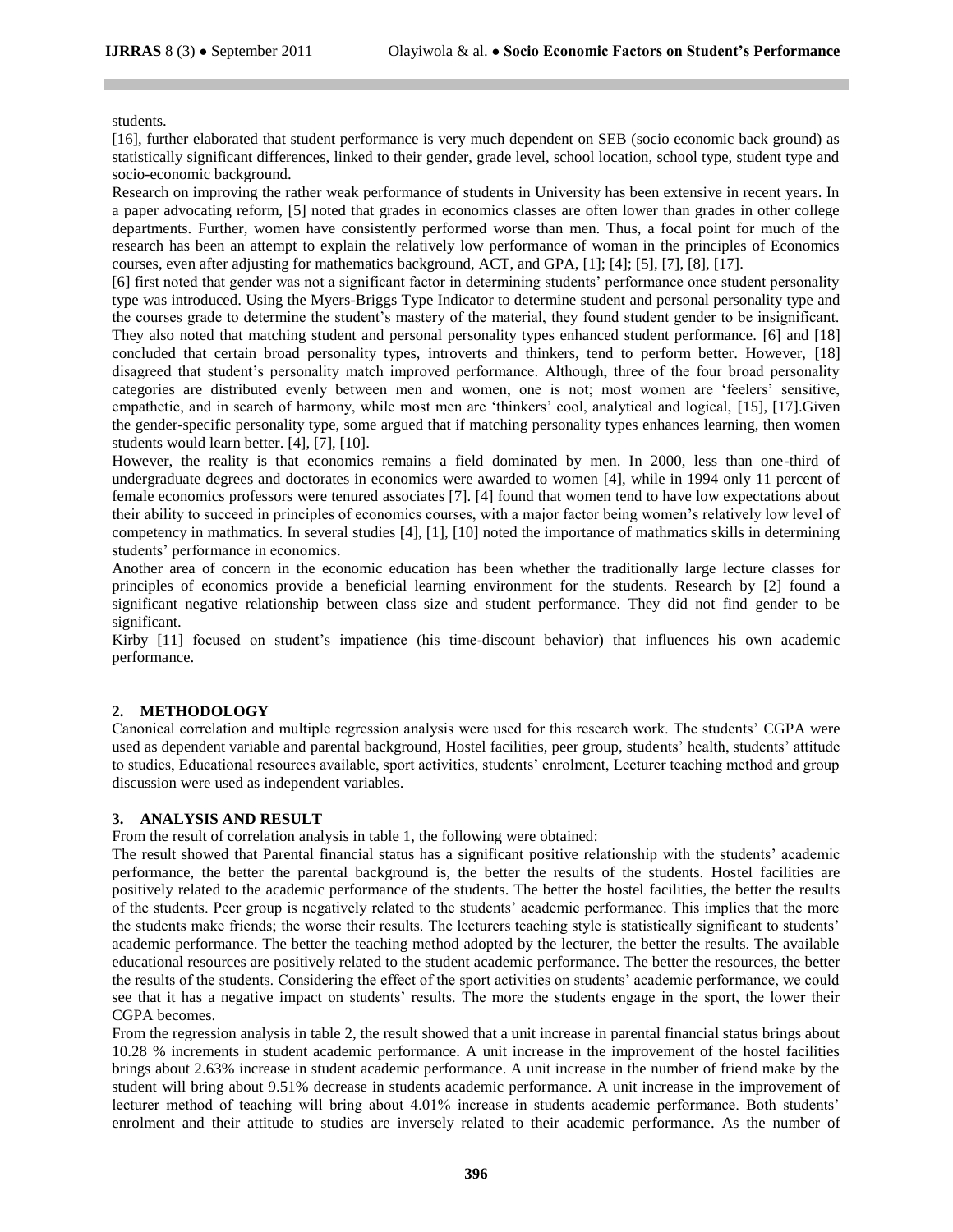students admitted increase, the students CGPA decreases. This is similar to result obtained for having more friends. As the population of students increases, the more the friends they keep, the more the reduction in their CGPA. In case of students' attitude to studies, the more the bad impression they have for studies, the lower their CGPA and more they show interest to academic, the higher their CGPA. For the effect of involving in group discussion, the more the number of group discussion the students involve, the lower their CGPA. This implies that involving in so many group discussions will automatically increases the number of friends and peer group which brought decrease in students' CGPA.

### **4. CONCLUSSION**

In a nutshell, we could see that there are so many factors that can improve students' academic performances and there also so many factors that reduce students' academic performances. With the results of the analyses and factors under consideration, the following factors contribute positively to students' academic performances: good parental background, adequate hostel facilities, good attitude to studies, adequate educational resources, good teaching method and involvement in only one group discussion while having many peer groups, bad attitude to studies, involvement in too much sport activities, too much students' enrolment, and involving in so many group discussions bring about reduction in students' academic performance.

# **5. RECOMMENDATIONS**

By going through the results obtained, the following recommendations are put forward for proper educational planning, policy making and proper implementation of decisions on education.

- > There is a proverb which says 'Charity begins at home', at this junction; my advice goes to the parents. They should as much as possible ensure that they have a very good husband wife relationship and they should teach their children a good moral because if there is peace at home the students will have rest of mind to face their studies and if they have a good moral .they will keep good relationship with their mates and their lecturers, as we know that the award of certificate does not only based on academic performance, but also based on moral.
- $\triangleright$  Adequate hostel facilities such as conducive reading rooms, pipe borne water, constant electricity supply, good bedding materials, regular cleaning of the floors and surrounding etc should be provided for the students. These would enable them to have full concentration on their studies.
- $\triangleright$  The management should try to bring in the idea of using level advisers. These advisers will be able to put the students through on the kind of friends they need to keep. As we know that bad company corrupts good manner.
- $\triangleright$  Regular orientation should be giving to the lecturers on the modern methods of teaching. If possible, the management should encourage those without teaching qualification to enroll for a year program in postgraduate diploma in Education. Also, the management should ensure that all lecturers are connected to the internet in their various offices; this will help them to know what is going on in the world than to be a local champion.
- $\triangleright$  Adequate educational resources such as a well equipped libraries, laboratories, lecture rooms, instructional materials etc should be made available for both students and lecturers. This will make teaching to be convenient for the lecturers and at the same time, it will provide good learning environment for the students.
- $\triangleright$  In case of sport activities, a specific period should be assigned for sport and under no circumstances a student should go to the field other than the time. By doing this, it will improve their academic performance.
- $\triangleright$  Looking in to the students' enrolment, I advice that the management should ensure that the number of students to they admit is proportional to the available educational resources and also the students must be thoroughly screened to avoid admitting riffraff.
- Regular orientation should be given to the students on how to have and maintain good habit to studies. This will make students to understand that there is nothing difficult. Some of them belief that there are certain courses that they cannot pass. They belief that there are certain areas that are to be understood by certain set of people. By enlighten them and to let them understand that nobody was born with what they have in their brain, that they learn everything as they are growing up. By doing this, the orientation that the students have will change and they will be able to have positive attitude to their studies.

 $\triangleright$  I also recommend that the lecturers should assist the students by organizing tutorial classes. This will allow the students to utilize their time judiciously.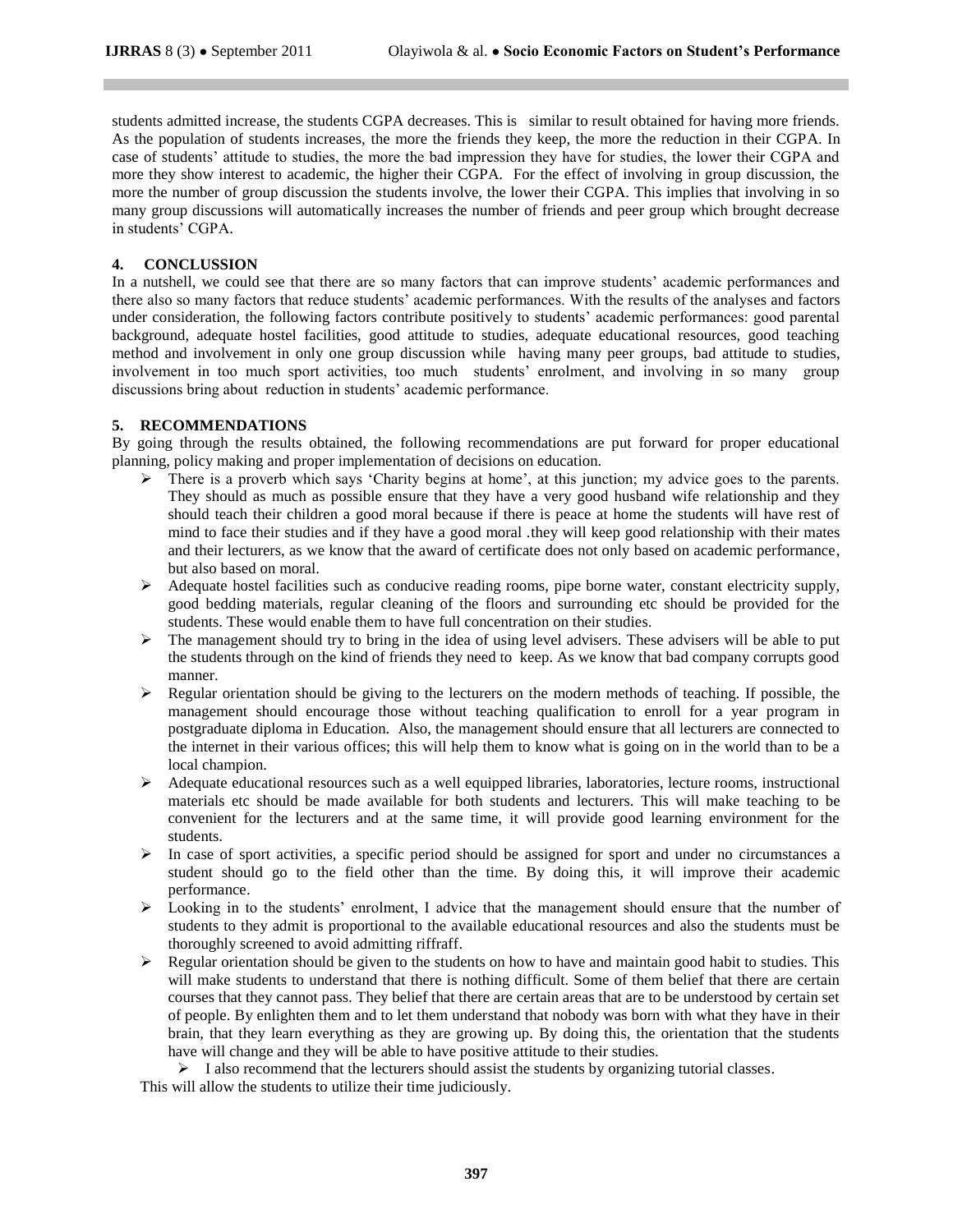# **APPENDIX**

TABLE 1: Correlation Matrix

|                |              |             |                | <b>STUD</b>      |                |              |               |                | <b>STUD</b>    | <b>STUD</b>      | <b>GRO</b> |
|----------------|--------------|-------------|----------------|------------------|----------------|--------------|---------------|----------------|----------------|------------------|------------|
|                |              | <b>PARE</b> | <b>HOST</b>    | <b>HEAL</b>      | <b>PEER</b>    | <b>TEACH</b> | <b>EDUCAR</b> | <b>SPOR</b>    | <b>ENRO</b>    | <b>ATIT</b>      | <b>UPD</b> |
|                | <b>GPA</b>   | <b>BAGR</b> | <b>EFATY</b>   | $\boldsymbol{T}$ | <b>GRP</b>     | <b>METD</b>  | <b>ESOUR</b>  | <b>TACTY</b>   | L              | <b>UDE</b>       | <b>ISC</b> |
| <b>GPA</b>     | $\mathbf{1}$ |             |                |                  |                |              |               |                |                |                  |            |
| <b>PAREBAG</b> |              |             |                |                  |                |              |               |                |                |                  |            |
| $\mathbf{R}$   | 0.07589      |             |                |                  |                |              |               |                |                |                  |            |
|                | 4            |             |                |                  |                |              |               |                |                |                  |            |
| <b>HOSTEFA</b> |              | 0.0223      |                |                  |                |              |               |                |                |                  |            |
| TY             | 0.01481      | 6           | 1              |                  |                |              |               |                |                |                  |            |
|                |              |             |                |                  |                |              |               |                |                |                  |            |
| <b>STUDHEA</b> |              | 0.0335      | 0.0187         |                  |                |              |               |                |                |                  |            |
| <b>LT</b>      | 0.04935      | 9           | 6              | 1                |                |              |               |                |                |                  |            |
|                |              |             |                |                  |                |              |               |                |                |                  |            |
|                |              | 0.0260      | 0.0431         | 0.0513           |                |              |               |                |                |                  |            |
| <b>PEERGRP</b> | 0.06118      | 7           | 8              | $\,8$            | 1              |              |               |                |                |                  |            |
|                |              |             |                |                  | $\mathbf{r}$   |              |               |                |                |                  |            |
| <b>TEACHME</b> | 0.02204      | 0.0003      | 0.0498         | 0.0702           | 0.0320         |              |               |                |                |                  |            |
| TD             | 9            | 9           | 9              | $\overline{2}$   | 5 <sup>5</sup> | 1            |               |                |                |                  |            |
| <b>EDUCARE</b> | 0.06589      | 0.0332      | 0.0201         | 0.0276           | 0.0140         |              |               |                |                |                  |            |
| <b>SOUR</b>    | 9            | 8           | $\,8$          | 5                | 5              | 0.04371      | $\mathbf{1}$  |                |                |                  |            |
|                |              |             |                |                  |                |              |               |                |                |                  |            |
| <b>SPORTAC</b> |              | 0.0542      | 0.1000         | 0.0280           | 0.0054         |              |               |                |                |                  |            |
| <b>TY</b>      | 0.01093      | 1           | $\overline{2}$ | $\overline{4}$   | 9              | 0.07352      | $-0.01149$    | 1              |                |                  |            |
|                |              |             |                |                  |                |              |               |                |                |                  |            |
| <b>STUDENR</b> |              | 0.0244      | 0.0099         | 0.1050           | 0.0946         |              |               | 0.0020         |                |                  |            |
| OL             | 0.02396      | $\sqrt{2}$  | 8              | 1                | 6              | 0.02187      | $-0.003$      | $\overline{c}$ | 1              |                  |            |
|                |              |             |                |                  |                |              |               |                |                |                  |            |
| <b>STUDATI</b> |              | 0.0951      | 0.0446         | 0.0245           | 0.1175         |              |               | 0.0289         | 0.0808         |                  |            |
| <b>TUDE</b>    | $-0.0496$    | $8\,$       | 6              | 1                | $\overline{c}$ | 0.03323      | $-0.04345$    | 6              | 6              | 1                |            |
|                |              |             |                |                  |                |              |               |                |                |                  |            |
| <b>GROUPDI</b> |              |             | 0.0382         | 0.0173           | 0.0232         | 0.03597      |               | 0.0179         | 0.0025         | 0.015            |            |
| <b>SC</b>      | 0.04915      | 0.0223      | $\overline{2}$ | $\overline{2}$   | 9              | 9            | $-0.01225$    | 5              | $\overline{c}$ | $\boldsymbol{0}$ | 1          |